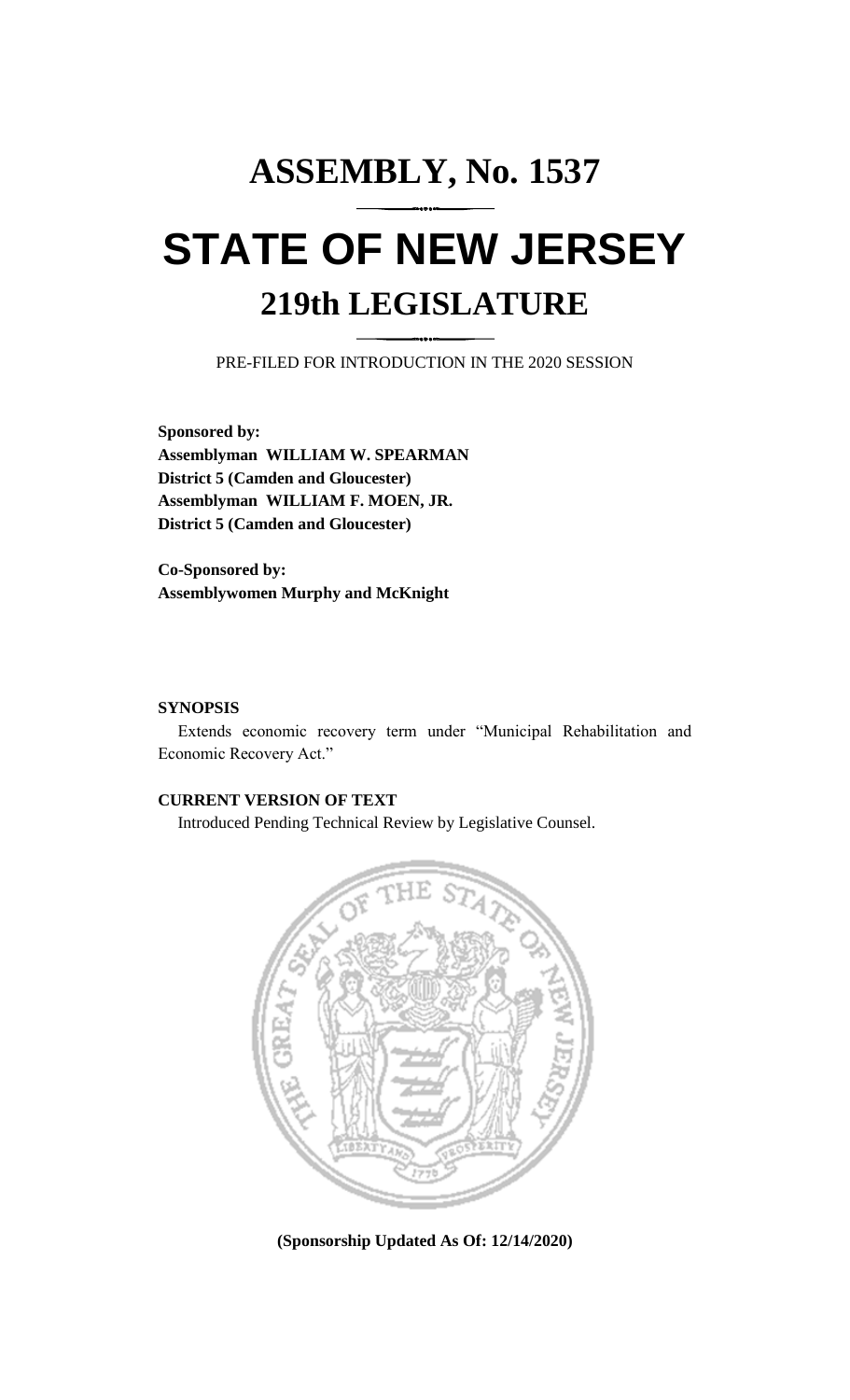$\mathcal{D}_{\mathcal{L}}$ 

 **AN ACT** concerning municipal rehabilitation and economic recovery and amending P.L.2002, c.43. **BE IT ENACTED** *by the Senate and General Assembly of the State of New Jersey:* 1. Section 3 of P.L.2002, c.43 (C.52:27BBB-3) is amended to read as follows: 3. As used in this act: "Authority" means the New Jersey Economic Development Authority established pursuant to P.L.1974, c.80 (C.34:1B-1 et seq.). "Board" means the State Economic Recovery Board established pursuant to section 36 of P.L.2002, c.43 (C.52:27BBB-36). "Chief operating officer" means that person appointed pursuant to P.L.2002, c.43 (C.52:27BBB-1 et al.) responsible for reorganizing governmental operations of a qualified municipality in order to assure the delivery of essential municipal services and the professional administration of that municipal government. "Commissioner" means the Commissioner of Community Affairs. "Contiguous with" means within. "Director" means the Director of the Division of Local Government Services in the Department of Community Affairs. "Economic recovery term" means the period commencing with the expiration of the term of the chief operating officer and terminating **[**10**]** 15 years thereafter. "In consultation with" means with consideration of the input of, or the advice of, the mayor, governing body, chief operating officer or director, as the case may be, without regard to the form or manner of the consultation. "Local Finance Board" means the Local Finance Board of the Division of Local Government Services in the Department of Community Affairs. "Mayor" means the mayor or chief executive officer of the municipality, as appropriate to the form of government. "Project" means: (1) (a) acquisition, construction, reconstruction, repair, alteration, improvement and extension of any building, structure, facility, including water transmission facilities or other improvement, whether or not in existence or under construction, (b) purchase and installation of equipment and machinery, (c) acquisition and improvement of real estate and the extension or provision of utilities, access roads and other appurtenant facilities; and (2) (a) the acquisition, financing, or refinancing of inventory, raw materials, supplies, work in process, or stock in trade, or (b) the

**EXPLANATION – Matter enclosed in bold-faced brackets [thus] in the above bill is not enacted and is intended to be omitted in the law.**

**Matter underlined thus is new matter.**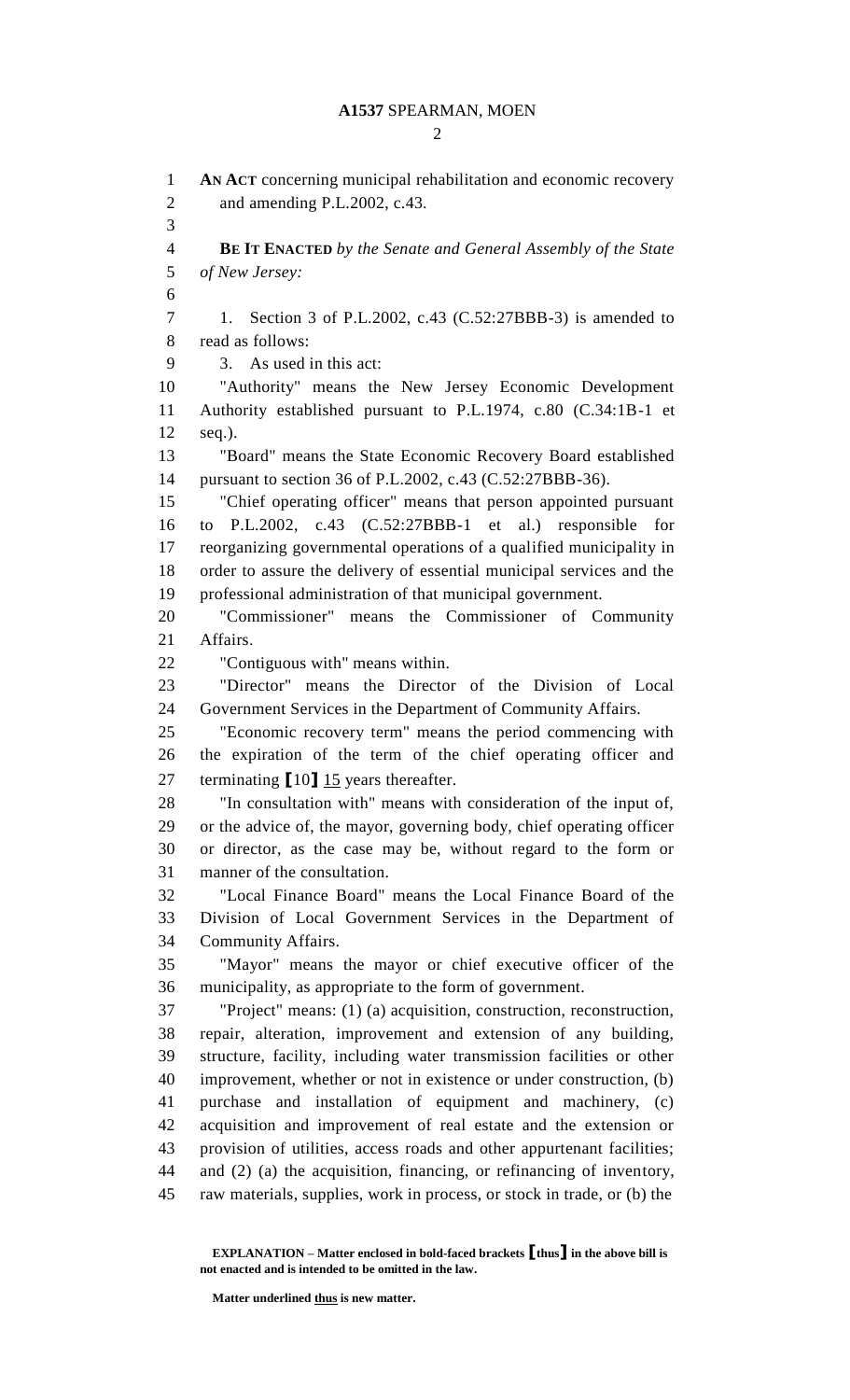financing, refinancing or consolidation of secured or unsecured debt, borrowings, or obligations, or (c) the provision of financing for any other expense incurred in the ordinary course of business; all of which are to be used or occupied by any person in any enterprise promoting employment, either for the manufacturing, processing or assembly of materials or products, or for research or office purposes, including, but not limited to, medical and other professional facilities, or for industrial, recreational, hotel or motel facilities, public utility and warehousing, or for commercial and service purposes, including, but not limited to, retail outlets, retail shopping centers, restaurant and retail food outlets, and any and all other employment promoting enterprises, including, but not limited to, motion picture and television studios and facilities and commercial fishing facilities, commercial facilities for recreational fishermen, fishing vessels, aquaculture facilities and marketing facilities for fish and fish products and (d) acquisition of an equity interest in, including capital stock of, any corporation; or any combination of the above, which the authority determines will: (i) tend to maintain or provide gainful employment opportunities within and for the people of the State, or (ii) aid, assist and encourage the economic development or redevelopment of any political subdivision of the State, or (iii) maintain or increase the tax base of the State or of any political subdivision of the State, or (iv) maintain or diversify and expand employment promoting enterprises within the State; and (3) the cost of acquisition, construction, reconstruction, repair, alteration, improvement and extension of an energy saving improvement or pollution control project which the authority determines will tend to reduce the consumption in a building devoted to industrial or commercial purposes, or in an office building, of nonrenewable sources of energy or to reduce, abate or prevent environmental pollution within the State; and (4) the acquisition, construction, reconstruction, repair, alteration, improvement, extension, development, financing or refinancing of infrastructure and transportation facilities or improvements related to economic development and of cultural, recreational and tourism facilities or improvements related to economic development and of capital facilities for primary and secondary schools and of mixed use projects consisting of housing and commercial development; and (5) the establishment, acquisition, construction, rehabilitation, improvement, and ownership of port facilities as defined in section 3 of P.L.1997, c.150 (C.34:1B-146). Project may also include: reimbursement to any person for costs in connection with any project, or the refinancing of any project or portion thereof, if such actions are determined by the authority to be necessary and in the public interest to maintain employment and the tax base of any political subdivision and likely to facilitate improvements or the completion of the project; and developing property and any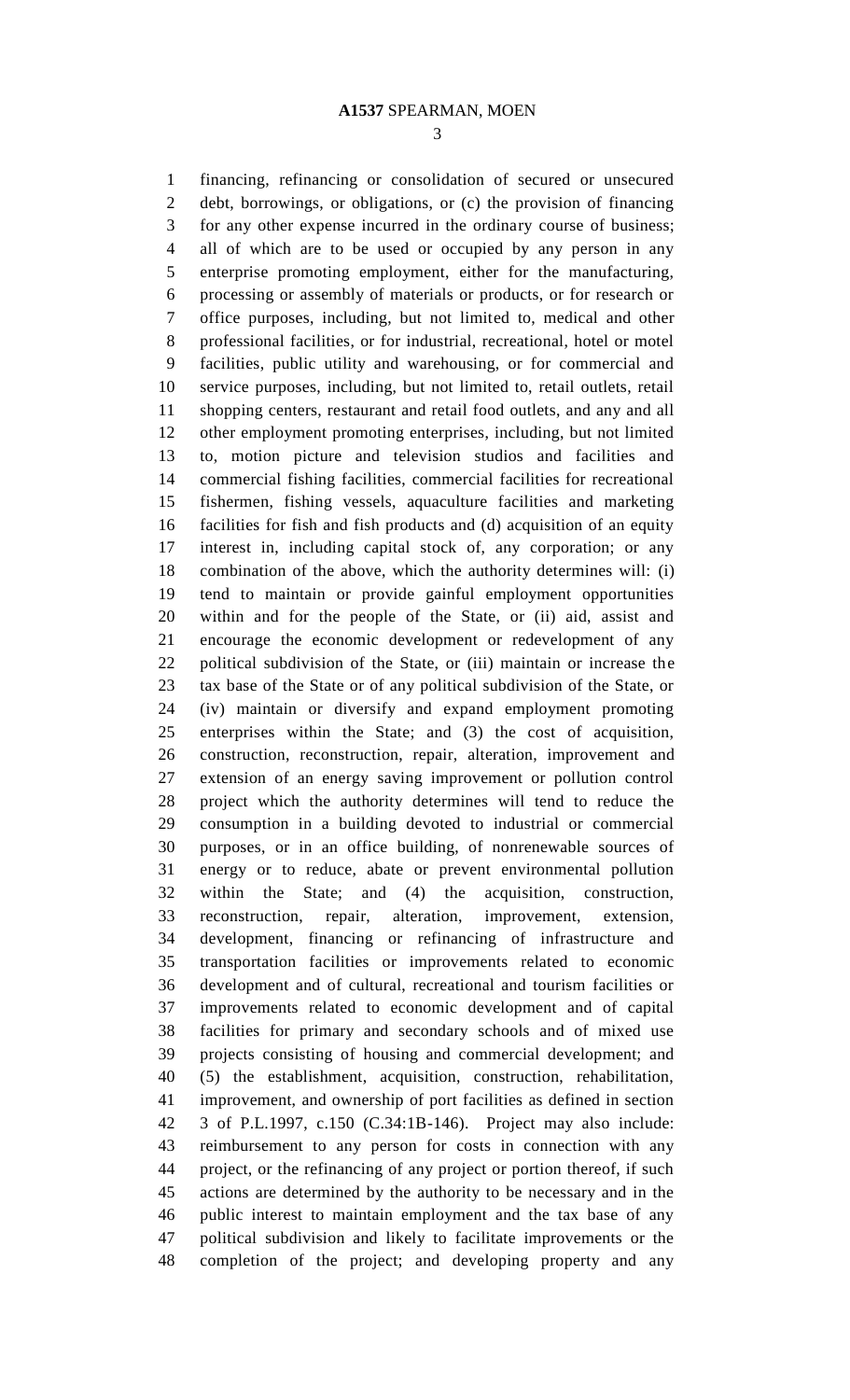construction, reconstruction, improvement, alteration, equipment or maintenance or repair, or planning and designing in connection therewith. For the purpose of carrying out mixed use projects consisting of both housing and commercial development, the authority may enter into agreements with the New Jersey Housing and Mortgage Finance Agency for loan guarantees for any such project in accordance with the provisions of P.L.1995, c.359 (C.55:14K-64 et al.), and for that purpose shall allocate to the New Jersey Housing and Mortgage Finance Agency, under such agreements, funding available pursuant to subsection a. of section 4 of P.L.1992, c.16 (C.34:1B-7.13). "Project" shall not include a school facilities project. "Qualified municipality" means a municipality: (1) that has been subject to the supervision of a financial review board pursuant to the "Special Municipal Aid Act," P.L.1987, c.75 (C.52:27D-118.24 et seq.) for at least one year; (2) that has been subject to the supervision of the Local Finance Board pursuant to the "Local Government Supervision Act (1947)," P.L.1947, c.151 (C.52:27BB- 1 et seq.) for at least one year; and (3) which, according to its most recently adopted municipal budget, is dependent upon State aid and other State revenues for not less than 55 percent of its total budget. "Regional Impact Council" or "council" means that body established pursuant to section 39 of P.L.2002, c.43 (C.52:27BBB- 39). "Rehabilitation term" means that period during which the qualified municipality is under the direction of the chief operating officer appointed pursuant to section 7 of P.L.2002, c.43 (C.52:27BBB-7). "Special arbitrator" means that judge designated by the Chief Justice pursuant to section 5 of P.L.2002, c.43 (C.52:27BBB-5). "State supervision" means supervision pursuant to Article 4 of the "Local Government Supervision Act (1947)," P.L.1947, c.151 (C.52:27BB-54 et seq.). "Treasurer" or "State treasurer" means the Treasurer of the State of New Jersey. "Under rehabilitation and economic recovery" means that period which coincides with the rehabilitation term and the economic recovery term. (cf: P.L.2014, c.60, s.1) 2. Section 6 of P.L.2002, c.43 (C.52:27BBB-6) is amended to read as follows:

 6. a. Upon the appointment of a chief operating officer pursuant to section 7 of P.L.2002, c.43 (C.52:27BBB-7), a qualified municipality shall be under rehabilitation and economic recovery. This period shall begin with the assumption of job responsibilities by the chief operating officer pursuant to this section and terminate **[**five**]** 15 years following the end of the term of the chief operating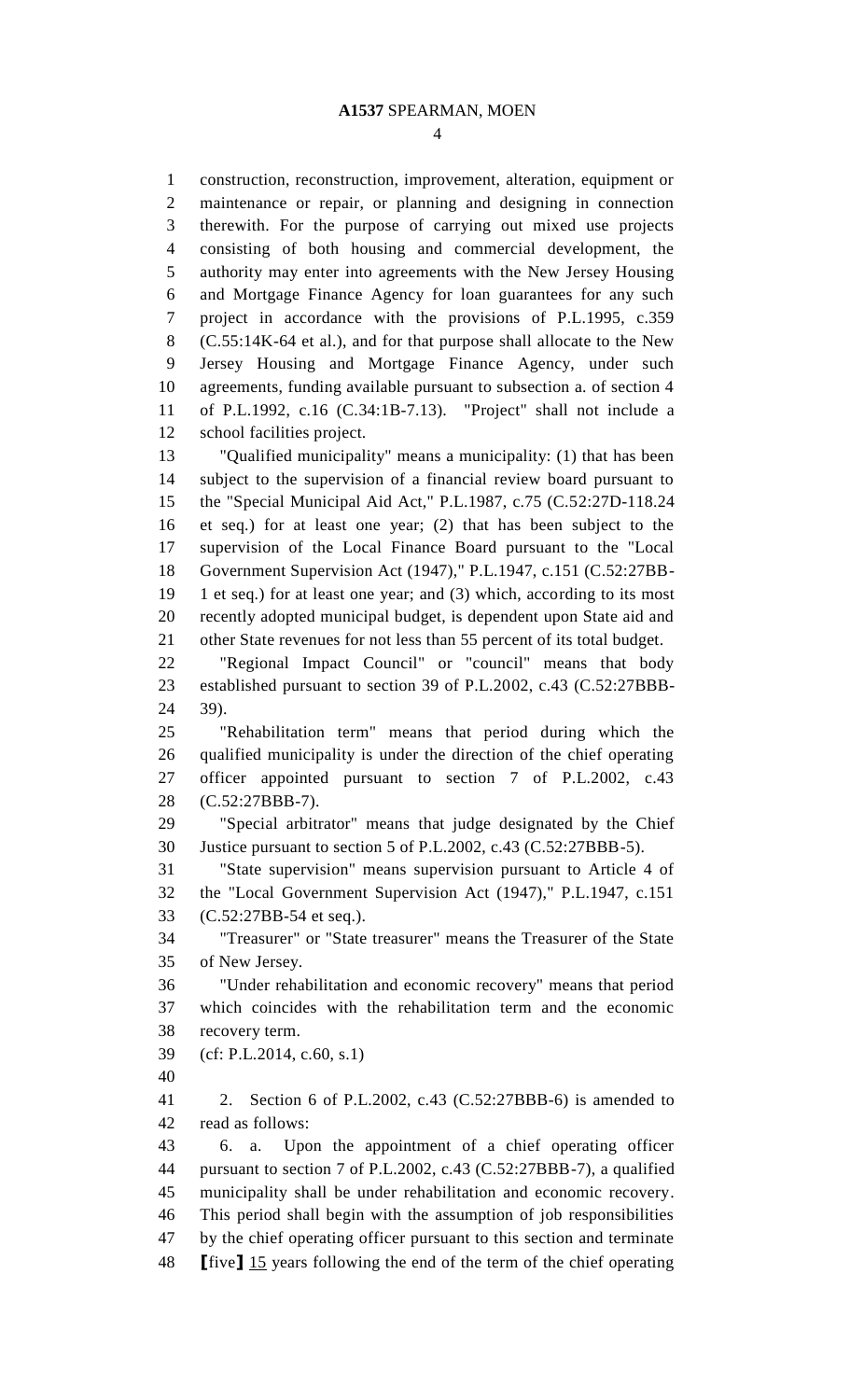officer. The period corresponding with the term of the chief operating officer shall be referred to hereinafter as the rehabilitation term. The period commencing with the expiration of the term of the chief operating officer and terminating **[**10**]** 15 years thereafter shall be referred to hereinafter as the economic recovery term.

 b. (1) During the economic recovery term, the mayor shall exercise those powers delegated to the mayor pursuant to the form of government, the charter and the administrative code of the municipality, and those powers delegated to the mayor under general law. In addition, during the economic recovery term, the mayor shall retain the power to veto the minutes of any independent board or authority, including, but not limited to, the housing authority, parking authority, redevelopment authority, planning board and board of adjustment. No action taken at any meeting of any independent board or authority shall have force or effect until 10 days, exclusive of Saturdays, Sundays and public holidays, after the copy of the minutes shall have been delivered to the mayor. If, in that 10-day period, the mayor returns the copy of the minutes with a veto of any action taken by the board or authority at the meeting, that action shall be null and void and of no force and effect. Following the completion of the 10-day period, those actions not vetoed shall be considered approved.

 (2) During the first 18 months of the economic recovery term, the mayor shall have the power to veto or terminate any employment contract not subject to a collective bargaining agreement, whether or not subject to Title 11A, Civil Service, of the New Jersey Statutes. This shall not apply to employment contracts under extension pursuant to terms under the expired contract.

 (3) The mayor shall cause to be issued a final report on the progress of the municipality toward achieving municipal rehabilitation and economic recovery, as set forth in section 8 of P.L.2002, c.43 (C.52:27BBB-8) at the end of the economic recovery term.

 (4) The mayor shall authorize the municipal planning board, from time to time, to prepare a program of municipal capital improvement projects projected over a term of at least six years, and amendments thereto. The program may include current and future major projects being, or to be, undertaken with federal, State, county, or other public funds, or under federal, State, or county supervision. The first year of the program shall, upon adoption by the governing body, constitute the capital budget of the municipality as required by N.J.S.40A:4-43 et seq. The program shall classify projects in regard to the urgency and need for realization, and shall recommend a time sequence for their implementation. The program may also contain the estimated cost of each project and indicate probable operating and maintenance costs and probable revenues, if any, as well as existing sources of funds, or the need for additional sources of funds, for the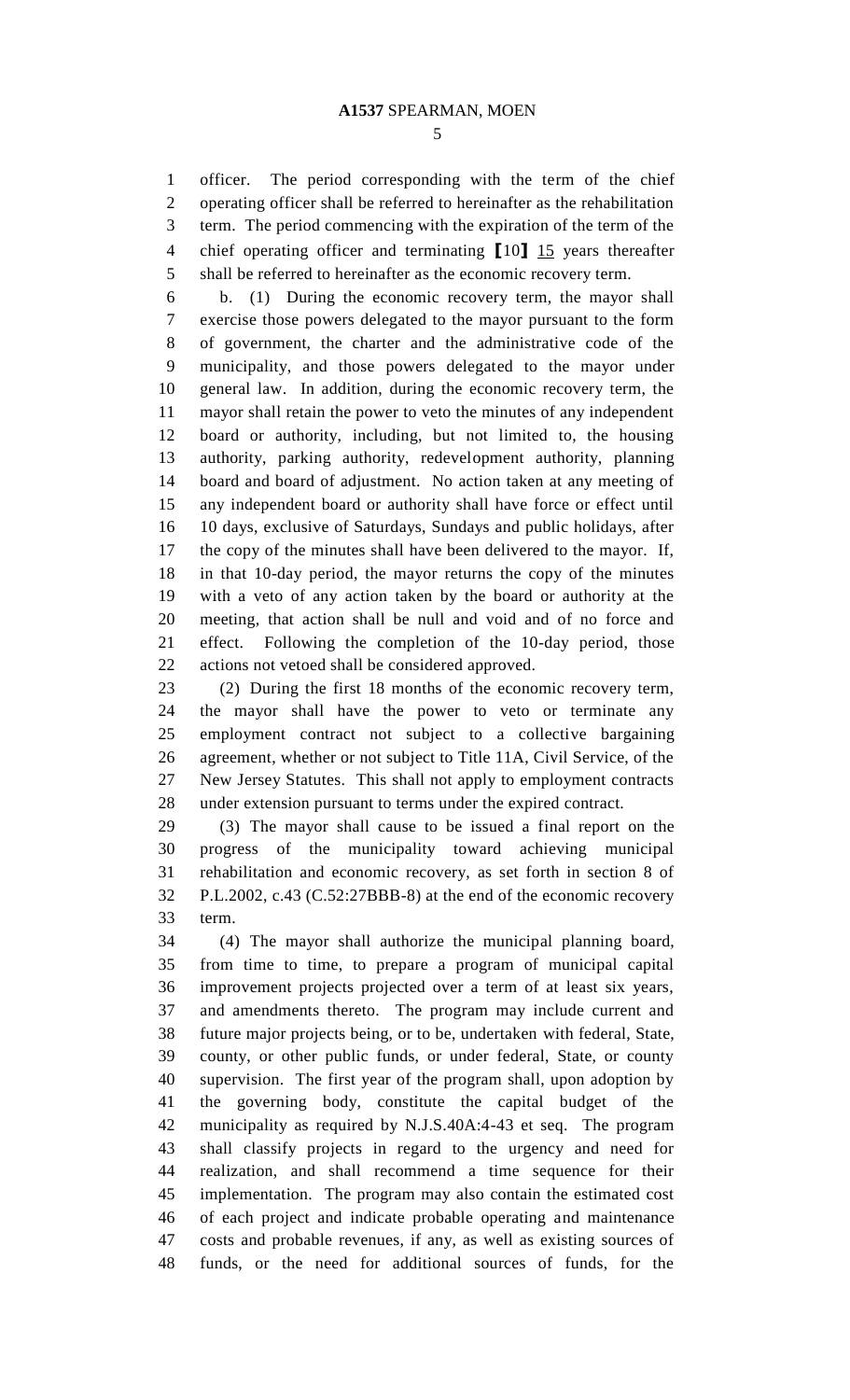implementation and operation of each project. The program shall, as far as possible, be based on existing information in the possession of the departments and agencies of the municipality and shall take into account public facility needs indicated by the prospective development shown in the master plan of the municipality or as permitted by other municipal land use controls.

 (5) While the municipality is under rehabilitation and economic recovery, the mayor shall retain the power to make those appointments to municipal authorities, boards or commissions, as the case may be, which is otherwise allocated to the mayor pursuant to law.

 The mayor may retain staff for the purpose of advising the mayor and aiding in the performance of constituent services during the rehabilitation term.

 (6) The Director of the Division of Local Government Services in the Department of Community Affairs shall annually conduct a compliance audit of the activities of a qualified municipality during the economic recovery term to ensure compliance with P.L.2002, c.43 (C.52:27BBB-1 et al.) and other relevant State laws and shall report the findings to the Local Finance Board and the mayor.

 (7) The financial incentives set forth in sections 54 through 56 of P.L.2002, c.43 (C.52:27BBB-53 through 55) shall remain in effect until the municipality is no longer eligible for financial assistance pursuant to the "Special Municipal Aid Act," P.L.1987, c.75 (C.52:27D-118.24 et seq.).

 c. Upon the assumption of job responsibilities by the chief operating officer, the financial review board created pursuant to section 5 of P.L.1999, c.156 (C.52:27D-118.30a) to oversee the finances of the municipality shall cease to function and the municipality shall cease to be under supervision pursuant to Article 4 of P.L.1947, c.151 (C.52:27BB-54 et seq.).

 All outstanding debts or obligations incurred by a qualified municipality or the New Jersey Housing and Mortgage Finance Agency established pursuant to section 4 of the "New Jersey Housing and Mortgage Finance Agency Law of 1983," P.L.1983, c.530 (C.55:14K-4) and secured by a right of first refusal on municipally-owned property as of 10 days following a determination by the commissioner that the municipality fulfills the definition of a qualified municipality pursuant to section 4 of P.L.2002, c.43 (C.52:27BBB-4), with any subsidiary of that agency with jurisdiction in a qualified municipality, other than those debts or obligations represented by bonds or other negotiable instruments, are forgiven.

 Notwithstanding the termination of the financial review board and supervision, all memorandums of understanding entered into by the municipality as a condition of receiving assistance under P.L.1987, c.75 (C.52:27D-118.24 et seq.) that require the municipality to implement any government, administrative,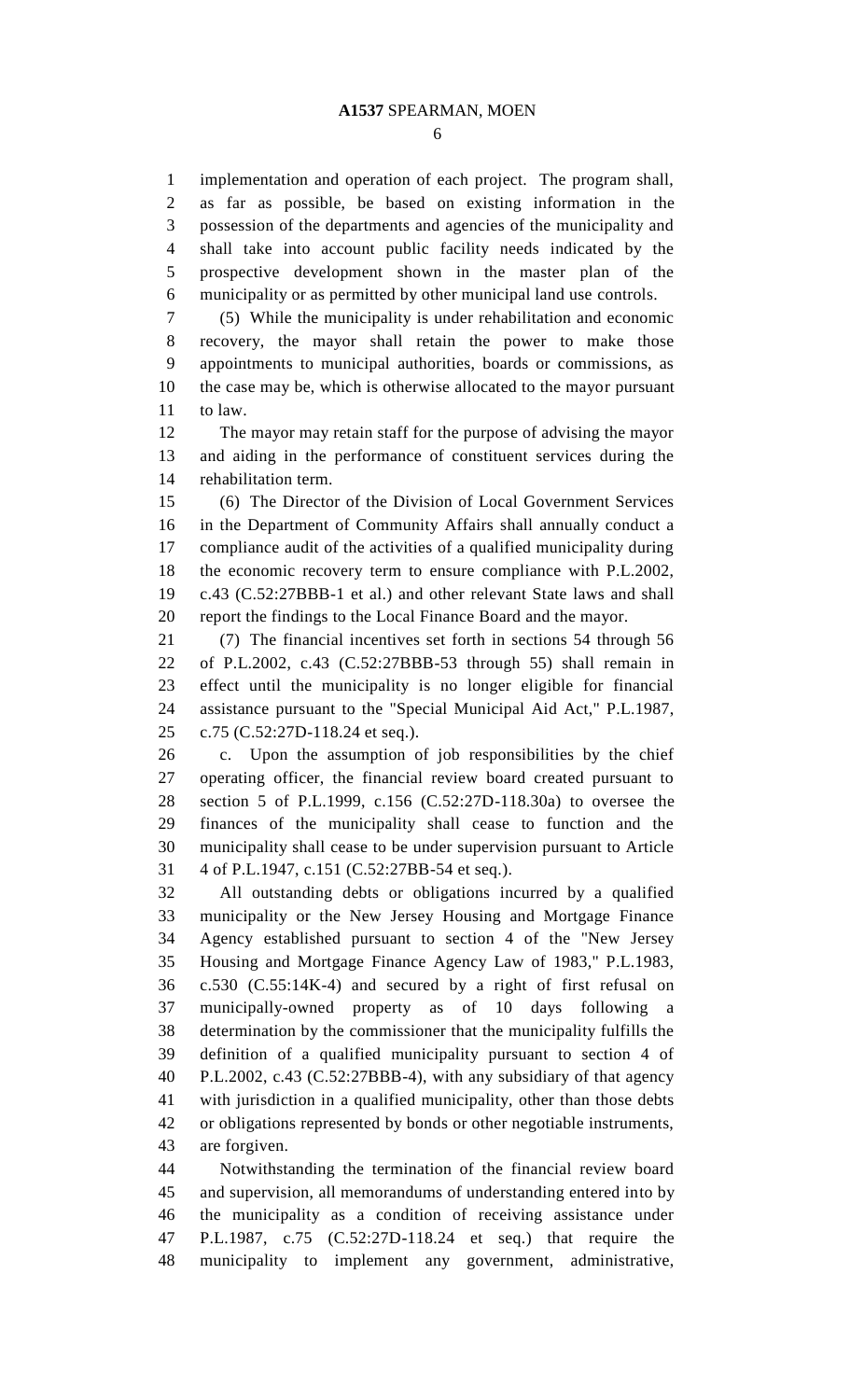operational efficiency or oversight measures necessary for the fiscal recovery of the municipality as recommended by the director and approved by the Local Finance Board shall continue to have full force and effect. During the rehabilitation term, the chief operating officer shall be responsible for entering into any memorandum of understanding on behalf of the qualified municipality that is required as a condition of receiving assistance under P.L.1987, c.75 (C.52:27D- 118.24 et seq.), or any other law; provided, however, that those memoranda of understanding shall be consistent with the provisions of P.L.2002, c.43 (C.52:27BBB-1 et al.) and P.L.2007, c.176 (C.52:27BBB-2.2 et al.), and the powers of the chief operating officer granted pursuant thereto. Any such memoranda of understanding shall be executed between the chief operating officer and the Director of the Division of Local Government Services in the Department of Community Affairs. Whenever the powers and duties of the chief operating officer have devolved upon the director pursuant to subsection b. of section 7 of P.L.2002, c.43 (C.52:27BBB-7), the memorandum of understanding shall be executed between the director, on behalf of the qualified municipality, and the State Treasurer, on behalf of the State. (cf: P.L.2014, c.60, s.2) 3. This act shall take effect immediately. STATEMENT This bill extends the economic recovery term established under the "Municipal Rehabilitation and Economic Recovery Act," ("MRERA") P.L.2002, c.43 (C.52:27BBB-1 et al.), by five years. In 2002, the State enacted the MRERA to establish special governing procedures, economic benefits, and fiscal oversight measures to stabilize the finances of qualified municipalities that experienced long-term fiscal distress. The City of Camden was the only municipality to qualify under the act. Specifically, the MRERA established two distinct periods of fiscal oversight: (1) the rehabilitation term, during which time the municipality is subject to direct oversight by a chief operating officer appointed by the State; and (2) the economic recovery term, during which time the municipality is no longer overseen by the chief operating officer, but remains subject to certain additional forms of State oversight. Under current law, the economic recovery term would conclude 10 years following the termination of the chief operating officer, which occurred in January, 2010. The bill instead provides that the economic recovery term would not conclude until 15 years following that termination. Consequently, the City of Camden would remain subject to the